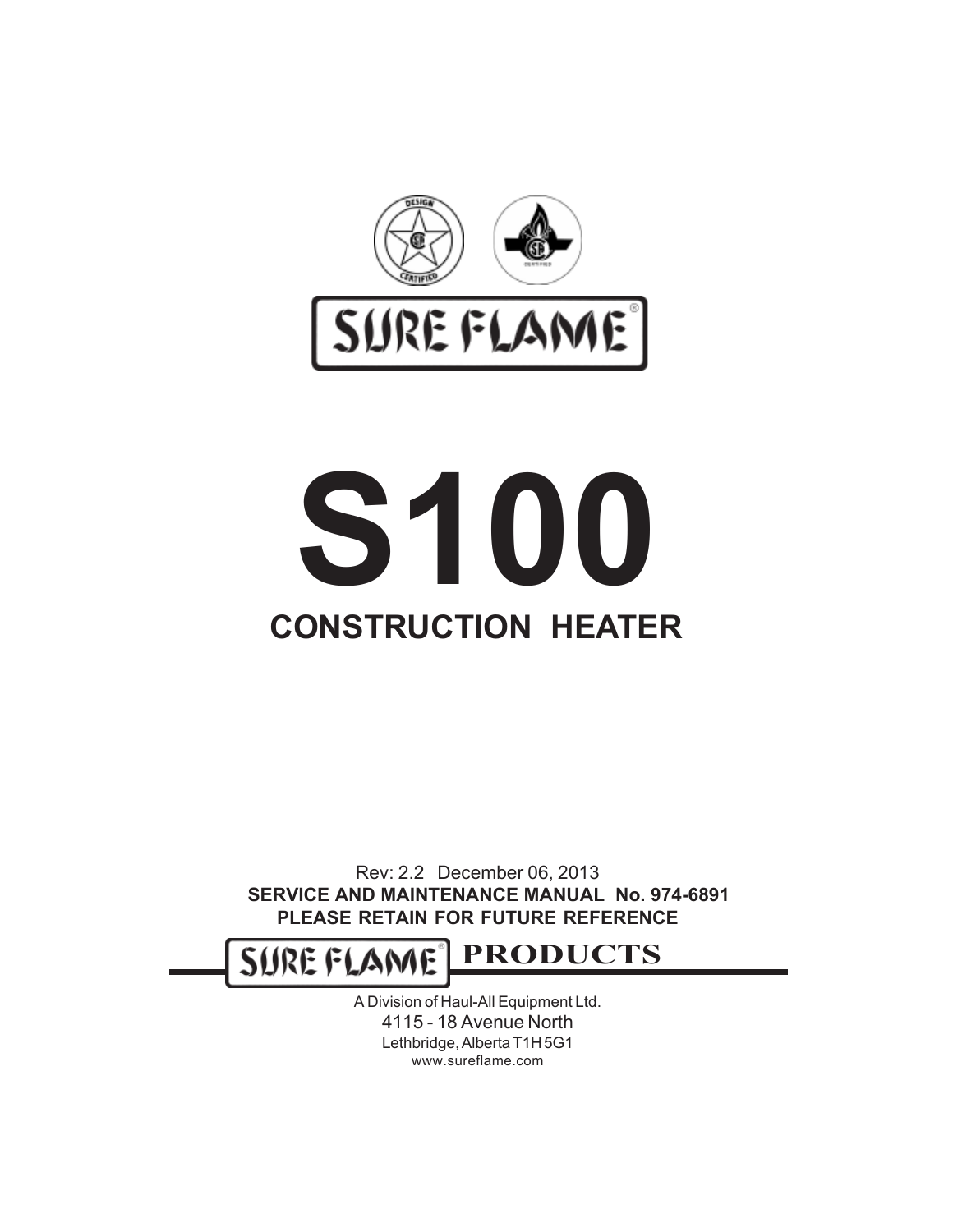## **S100 CONSTRUCTION HEATER**

## **GENERAL HAZARD WARNING**

**Failure to comply with the precautions and instructions provided with this heater, can result in death, serious bodily injury and property loss or damage from hazards of fire, explosion, burn, asphyxiation, carbon monoxide poisoning, and/or electrical shock.**

**Only persons who can understand and follow the instructions should use or service this heater.**

**If you need assistance or heater information such as an instruction manual, labels, etc. Contact the manufacturer.**

# **WARNING**

**Fire, burn, inhalation, and explosion hazard. Keep solid combustibles, such as building materials, paper or cardboard, a safe distance away from the heater as recommended by the instructions. Never use the heater in spaces which do or may contain volatile or airborne combustibles, or products such as gasoline, solvents, paint thinner, dust particles or unknown chemicals.**

# **WARNING**

**Not for home or recreational vehicle use**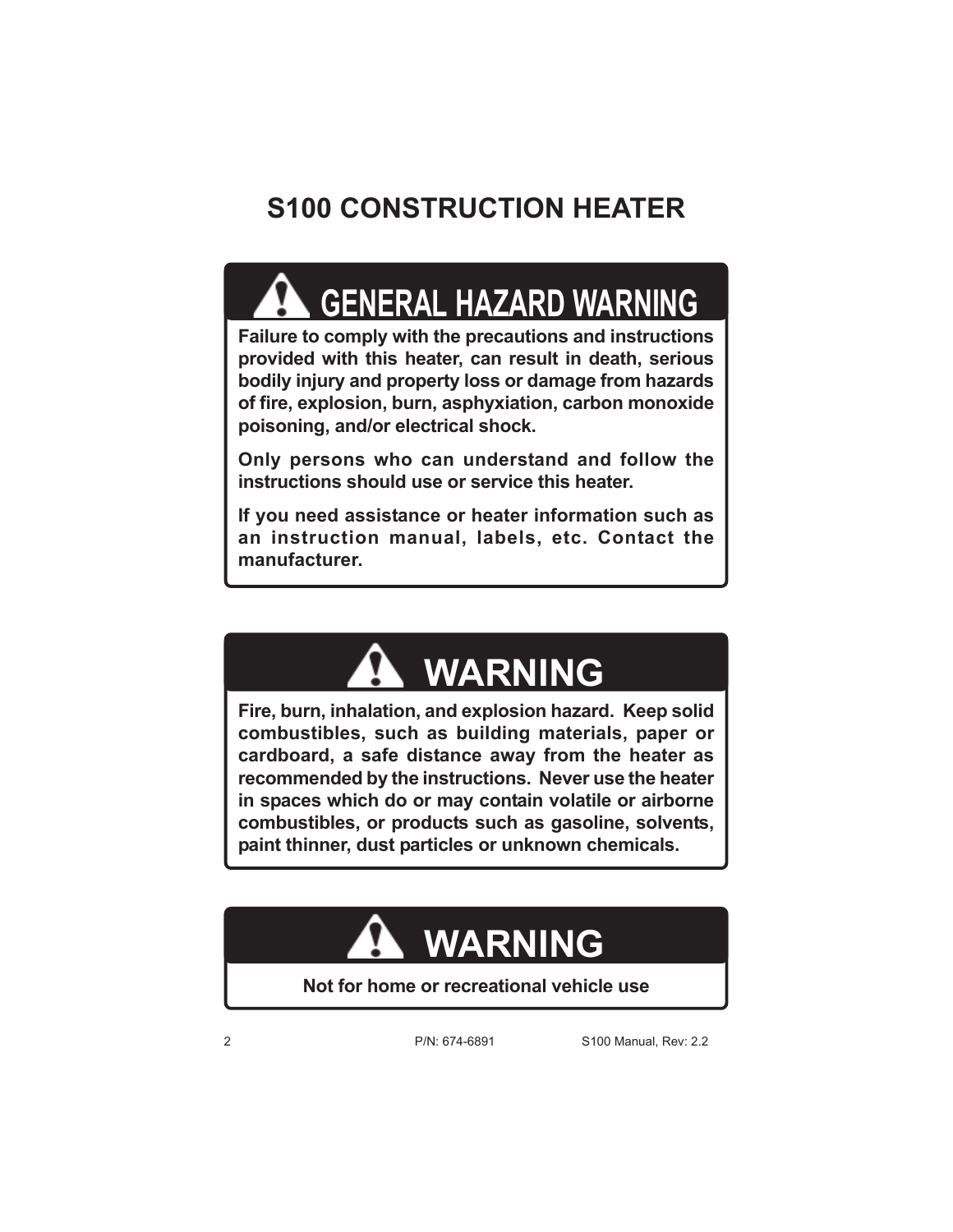## **READ THIS WARNING FIRST !**

The heater is designed and approved for use as a construction heater under CSA 2.14-2000 and ANSI Z83.7-2000. The primary purpose of construction heaters is to provide temporary heating of buildings under construction, alteration, or repair and to provide temporary emergency heat. Properly used the heater provides safe economical heating. Products of combustion are vented into the area being heated.

The heater is not designed as an Unvented Gas Fired Room Heater under ANSI-Z21.11.2 and should not be used in the home.

ANSI A119.2(NFPA 501C)-1987 Recreational Vehicle Standard prohibits the installation or storage of LP-Gas containers even temporarily inside any recreational vehicle. The standard also prohibits the use of Unvented Heaters in such vehicles.

**Gas inspection authorities in Canada require that the installation and maintenance of heaters and accessories be accomplished by qualified gas fitters.**

**Installation must comply with local codes, or in the absence of local codes, with the** *Natural Gas and Propane Installation Code CSA-B149.1***, the** *National Fuel Gas Code ANSI Z223.1/NFPA 54* **and the** *Standard for the Storage and Handling of Liquified Petroleum Gases ANSI/NFPA 58***.**

We cannot anticipate every use which may be made for our heaters. CHECK WITH YOUR LOCAL FIRE SAFETY AUTHORITY IF YOU HAVE QUESTIONS ABOUT LOCAL REGULATIONS.

Other standards govern the use of fuel gases and heat producing products in specific applications. Your local authority can advise you about these.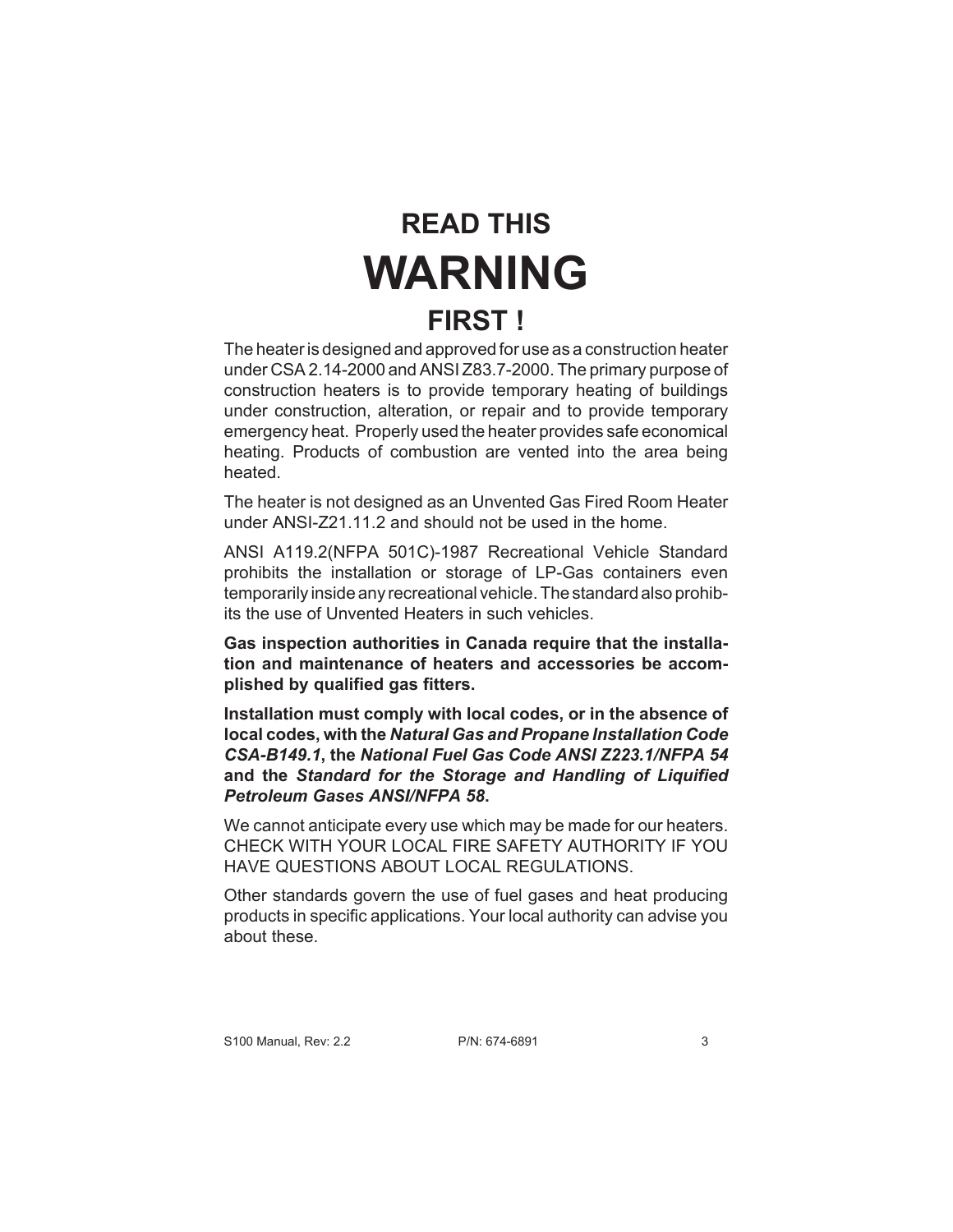#### **S100 CONSTRUCTION HEATER**

# **FOR YOUR SAFETY**

**DO NOT USE THIS HEATER IN A SPACE WHERE GASOLINE OR OTHER LIQUIDS HAVING FLAMMABLE VAPOURS ARE STORED OR USED.**

#### **CONTENTS**

| 4 | P/N: 674-6891 | S100 Manual, Rev: 2.2 |
|---|---------------|-----------------------|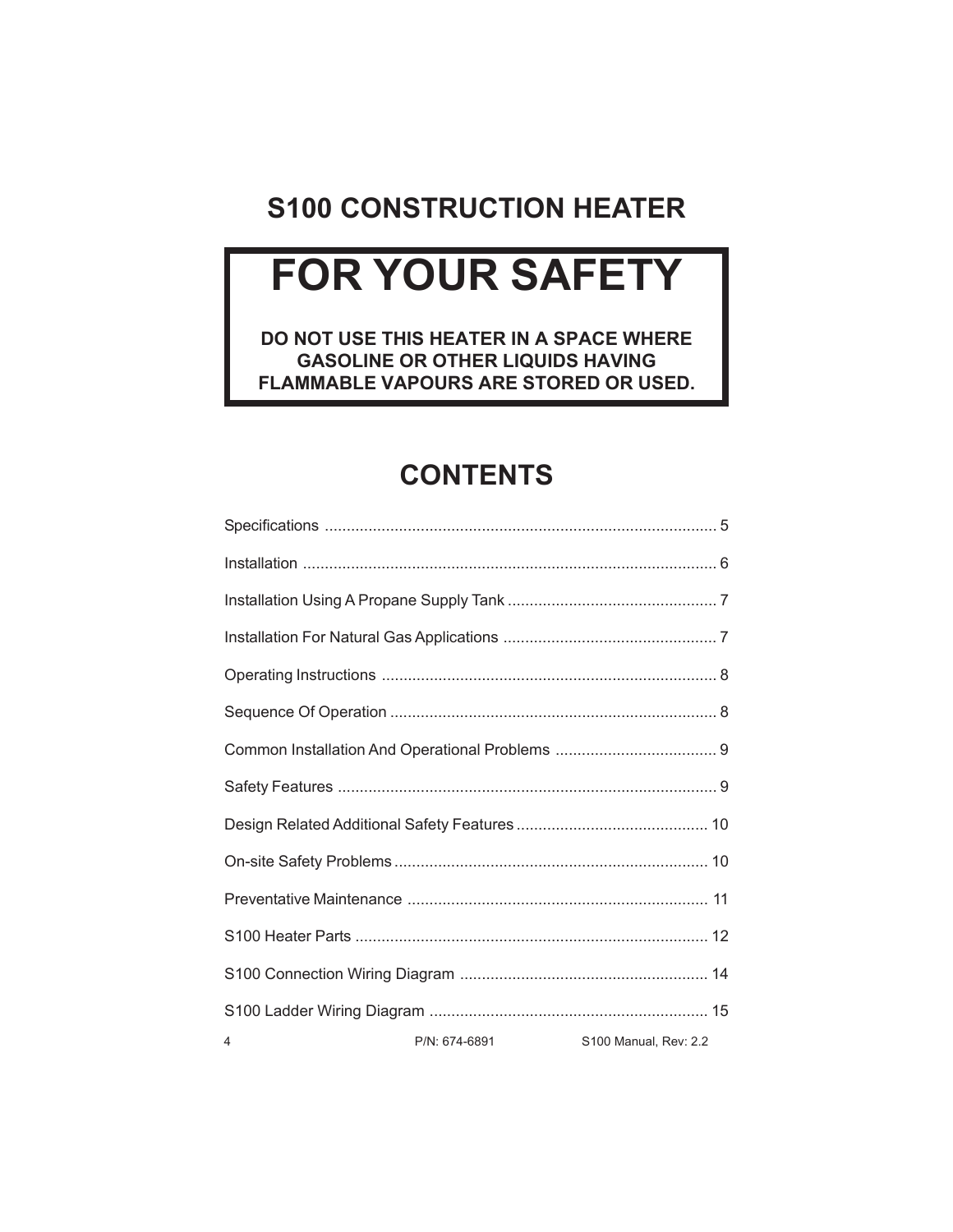#### **SPECIFICATIONS**

Model No. S100 Construction Heaters

CSA Certified to CSA 2.14-2000 and ANSI Z83.7-2000 Gas Fired Unvented Construction Heater

| Gases:             | Natural or Propane                         |
|--------------------|--------------------------------------------|
| Capacity:          | 100,000 Btu/h (29 kW) maximum              |
| Orifice Size:      | 43 DMS (x10)                               |
| Blower:            | 1,300 cfm (615 l/s)                        |
| Electrical Rating: | 115 volts, 60 Hz., 4 amps, single<br>phase |

Gas Supply:

|         | Inlet Pressure        |              | <b>Manifold Pressure</b> |
|---------|-----------------------|--------------|--------------------------|
|         | Max.W.C.              | Min.W.C.     | Max.W.C.                 |
|         | Propane 14" (3500 Pa) | 5" (1250 Pa) | 0.4" (100 Pa)            |
| Natural | 14" (3500 Pa)         | 5" (1250 Pa) | 1.1" (275 Pa)            |
|         |                       |              |                          |

(Minimum inlet pressure is for purpose of input adjustment)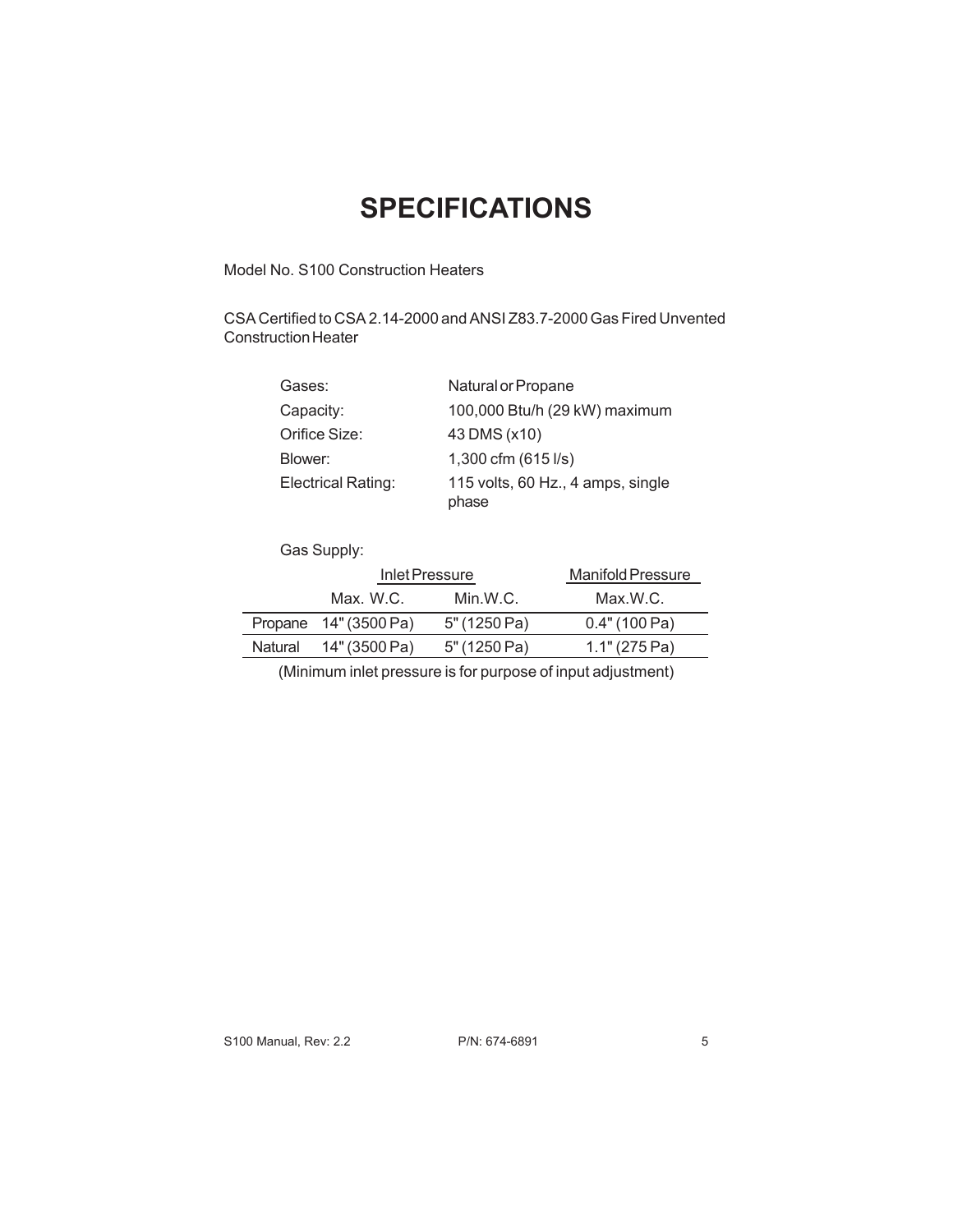#### **INSTALLATION**

The Sure Flame Model S100 Construction Heater is a direct fired gas heater intended to be used primarily for the temporary heating of buildings under construction, alteration, or repair. Since all the products of combustion are released into the area being heated, it is imperative that adequate ventilation is provided. The flow of supply air and combustion gases must not be obstructed in any way. Do not use the heater with ductwork as this will restrict the flow of supply air.

1 Install the heater in a horizontal position at least 10 feet (3m) from any LP-gas container. Allow the following clearances from any combustible materials:

|         | Front Outlet: 8 feet (2.4 m) | Sides: | 2 feet $(0.6 \, \text{m})$ |
|---------|------------------------------|--------|----------------------------|
| Intake: | 2 feet $(0.6 \, \text{m})$   | Top:   | 4 feet (1.2 m)             |

Front Outlet must not be directed at any LP-gas container within 20 feet (6 m).

Also make sure that no flammable vapours are present in the space where the heater is being used.

- 2 When connecting the heater to a natural gas or propane supply line ensure that the pressure at the heater inlet is within the specified range. Excessive pressure (over 1/2" psi) will damage the controls and void the warranty.
- 3 Visually inspect the hose assembly and ensure that it is protected from traffic, building materials, and contact with hot surfaces. If it is evident that there is excessive abrasion or wear, or the hose is cut, it must be replaced.
- 4 After installation, check the hose assembly for gas leaks by applying a water and soap solution to each connection.
- 5 Connect the heater to an adequate 115 volt electrical supply as specified on the rating plate. For protection against shock hazard the supply cord must be plugged directly into a properly grounded three-prong receptacle.
- 6 In all applications, install the heater in such a manner that it is not directly exposed to water spray, rain and/or dripping water.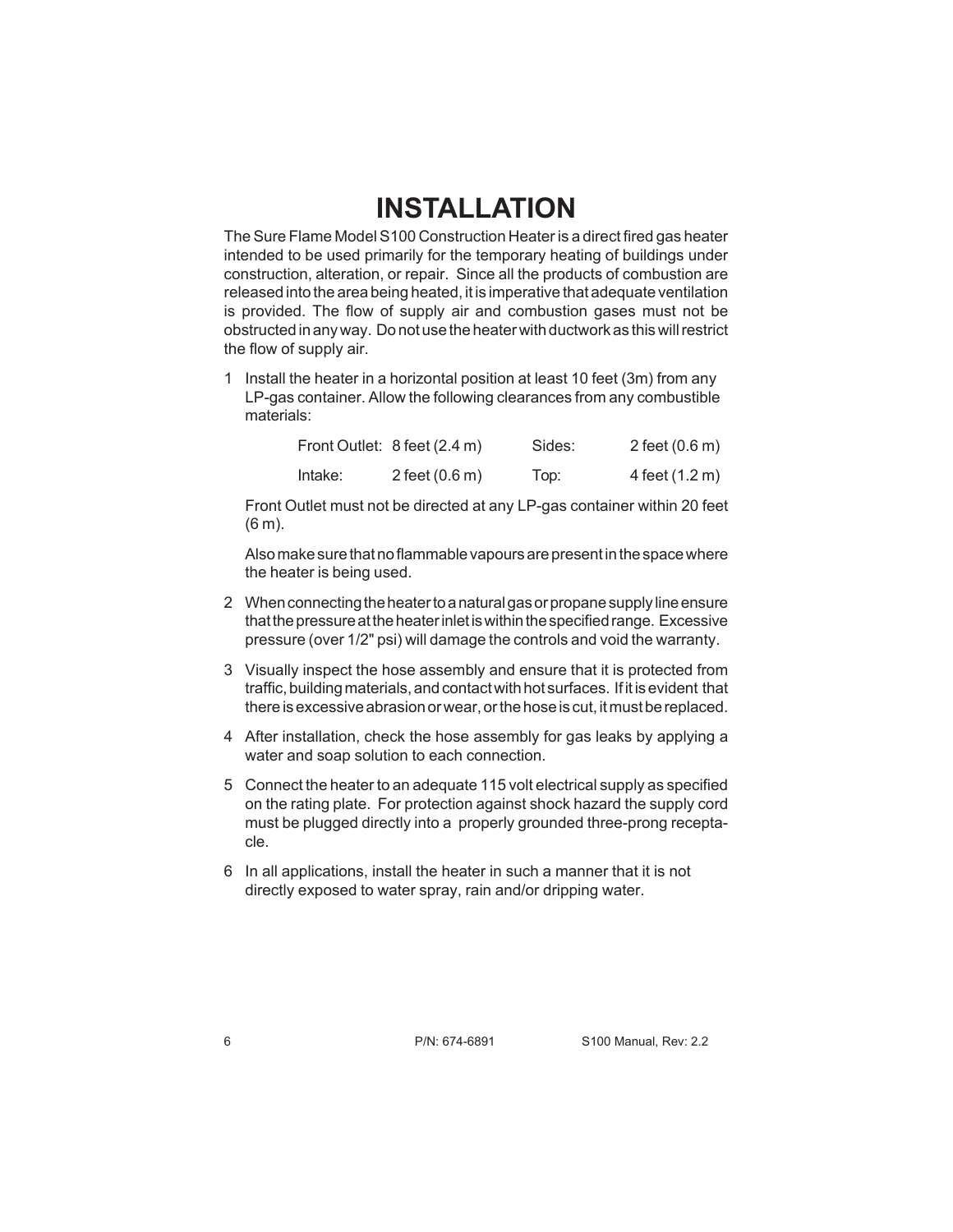#### **INSTALLATION USING A PROPANE SUPPLY TANK**

- 1 When installing the heater for use with propane gas, set the gas selector valve to "Propane".
- 2 Arrange the propane supply system to provide for vapour withdrawal from the operating container. Supplying liquid propane to the heater is dangerous and will damage the components. Another regulator must be installed on the heater to reduce the pressure from this regulator to a maximum inlet pressure of 1/2 psi.
- 3 Ensure that for the surrounding temperature the size and capacity of the propane supply container is adequate to provide the rated Btu/h input to the heater.
- 4 Turn off the propane supply valve at the container when the heater is not in use.
- 5 The installation must conform with local codes, or in the absence of local codes, with *CSA-B149.1 Natural Gas and Propane Installation Code* or with the *Standard for the Storage and Handling of Liquedied Petroleum Gases, ANSI/NFPA 58*.
- 6 When the heater is to be stored indoors the propane container must be disconnected from the heater and the container moved away and stored in accordance with the above National Standard.

## **INSTALLATION FOR NATURAL GAS APPLICATIONS**

- 1 When installing the heater for use with natural gas, set the gas selector valve to the "Natural" position.
- 2 A regulator must be installed on the heater to ensure that the pressure to the heater does not exceed 1/2 psi inlet pressure.
- 3 The installation of this heater to a natural gas supply must conform with all applicable local codes, or in the absence of local codes, with *CSA-B149.1 Natural Gas and Propane Installation Code* or with the *National Fuel Gas Code ANSI Z223.1/NFPA 54.*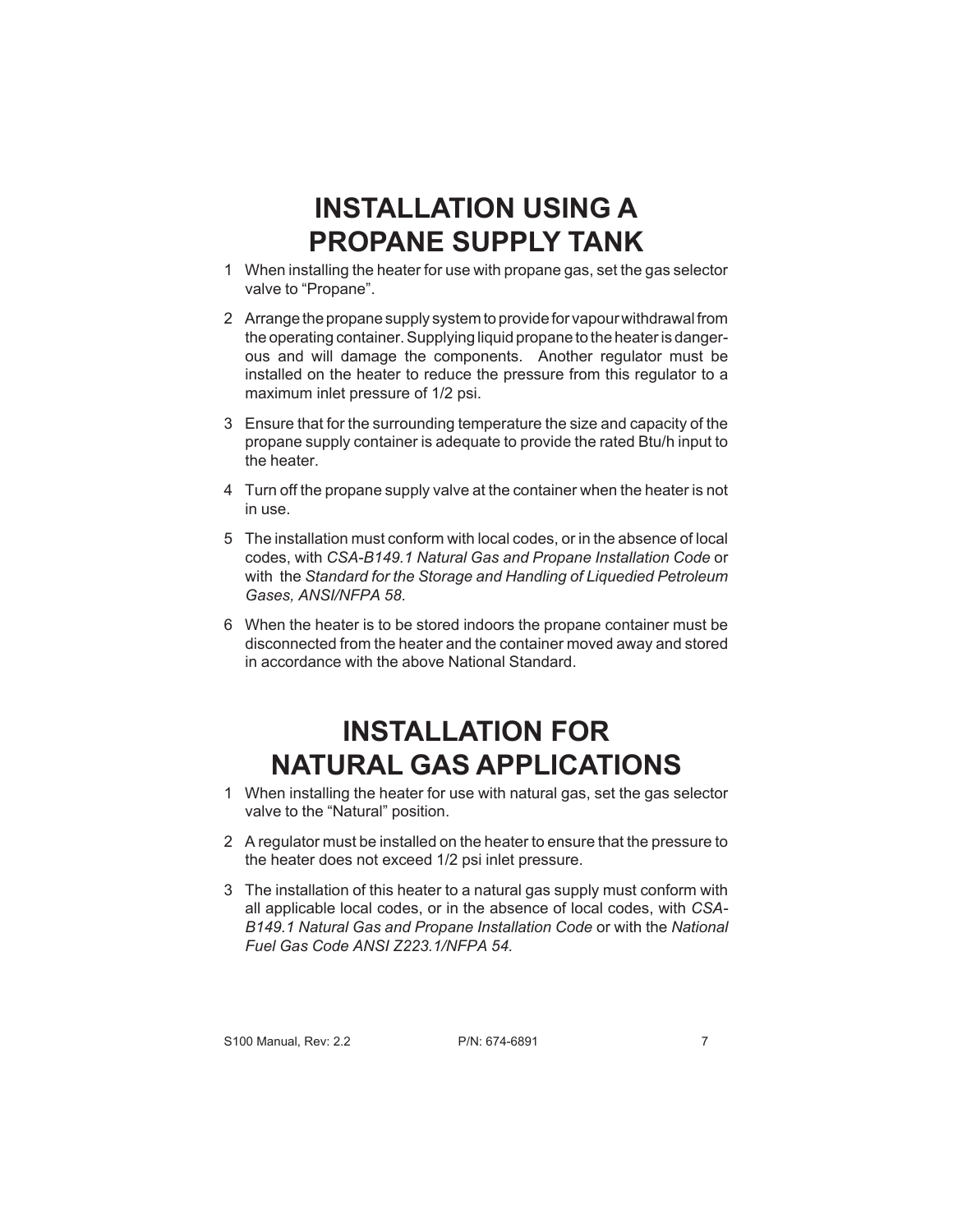#### **OPERATING INSTRUCTIONS**

1 Set GAS SELECTOR VALVE to gas being used. The conversion shall be done by the owner or lessor of the equipment.

**NOTE:** When using Propane Gas the Selector Valve **must** be in the PROPANE position.

- 2 Ensure the MANUAL VALVE (blue knob at rear of heater) is in the "ON" position.
- 3 Connect power 115 volt supply.
- 4 Open gas supply.
- 5 Push START button AND HOLD FOR 5 SECONDS
- 6 To stop, turn gas off.

The appliance area should be kept clear and free from combustible materials, gasoline, and other flammable vapours and liquids.

Ensure that the flow of supply air and combustion gases is not obstructed.

The installation and operation of the heater shall comply with the code requirements specified by the authorities having jurisdiction.

General criteria for the use of construction heaters may be found in the applicable sections of the Natural Gas and Propane Installation Code CSA-B149.1.

#### **THE INSTALLATION AND MAINTENANCE OF THE HEATER MUST BE ACCOMPLISHED BY A QUALIFIED SERVICE PERSON.**

#### **SEQUENCE OF OPERATION**

- 1 Push start button AND HOLD FOR 5 SECONDS.
- 2 Relay closes.
- 3 Fan starts.
- 4 Fan reaches full speed and air switch closes.
- 5 Gas valve opens.
- 6 Spark is generated.
- 7 Flame rod senses flame, and then maintains flame.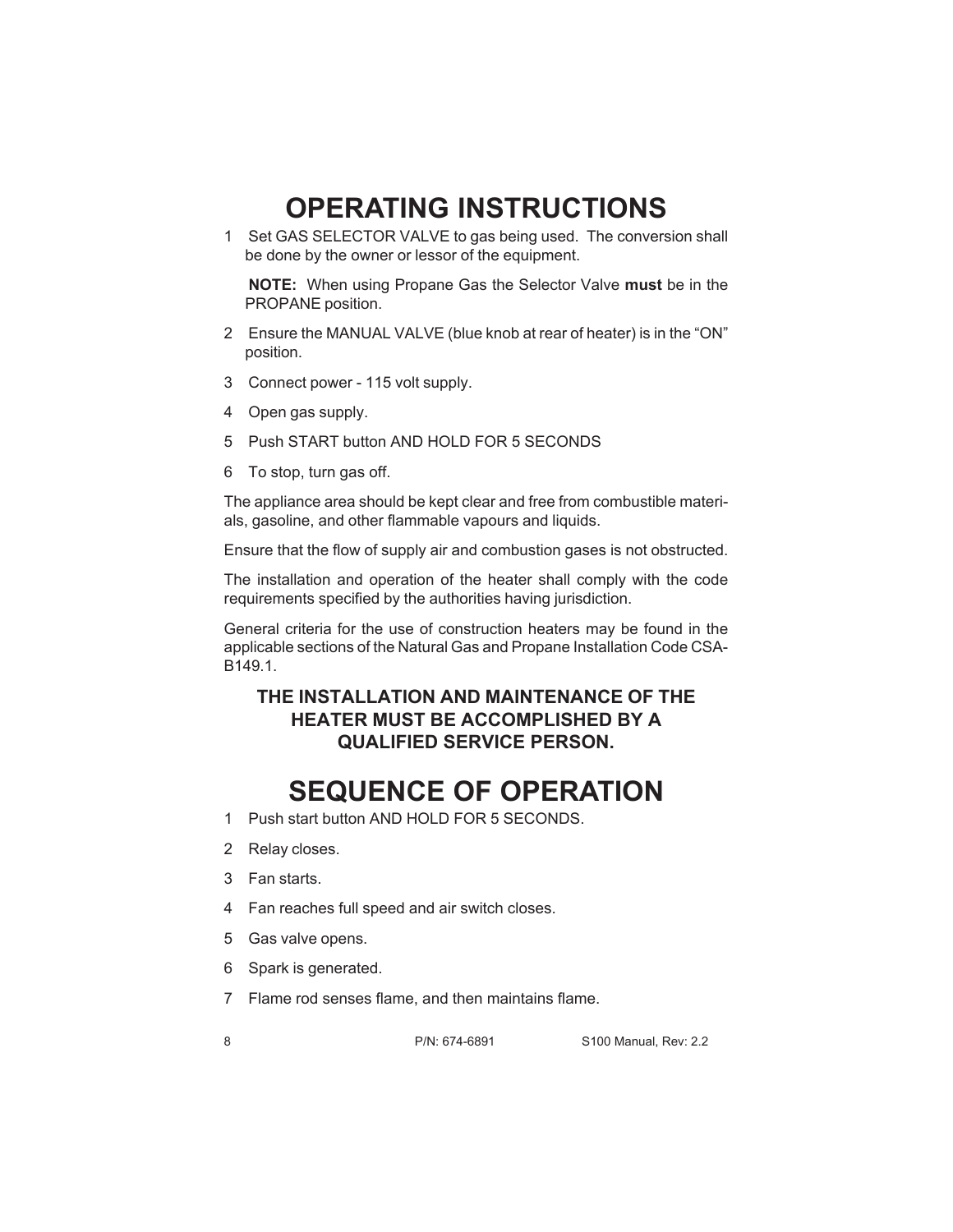#### **COMMON INSTALLATION AND OPERATIONAL PROBLEMS**

1 LOW VOLTAGE

This is one of the most common problems and is usually the result of the supply cord having too small a wire gauge for its length. Low voltage results in the motor overheating, burnt relay contacts, or a relay that will not maintain contact.

- 2 SUPPLY LINE TOO SMALL
- 3 INSUFFICIENT VAPORIZATION AT SUPPLY

Normally caused by too small size of supply tank.

4 IMPROPER GAS SUPPLY PRESSURE

Usually a result of supply pressure being too high because of improper or lack of regulation.

5 DIRTY GAS SUPPLY

Dirty gas can cause strainers to plug or form a build-up in the burner orifice.

6 LACK OF PREVENTATIVE MAINTENANCE

Heaters must be cleaned as required, especially when used in a dirty environment.

7 IMPROPER SUPPLY OF FRESH AIR

It is normally recommended that the intake air of the heater be taken from outside the enclosed area. This provides a slight pressurization and prevents any problems associated with recirculation.

#### **SAFETY FEATURES**

The Model S100 incorporates devices to detect the following:

|   | <b>LOSS OF FLAME</b>  | Gas supply is shut off if flame is lost to<br>prevent raw gas from leaving the heater.                                          |   |
|---|-----------------------|---------------------------------------------------------------------------------------------------------------------------------|---|
|   | 2 OVERHEATING         | High temperature limit switch in the com-<br>bustion chamber                                                                    |   |
| 3 | <b>LOSS OF POWER</b>  | Total shutdown with manual restart re-<br>quired. Any one of the safety devices will<br>create a loss of power situation.       |   |
| 4 |                       | BLOCKED AIR SUPPLY A switch detects the differential pressure<br>in the combustion chamber and shuts down<br>when insufficient. |   |
|   | S100 Manual, Rev: 2.2 | $P/N$ 674-6891                                                                                                                  | 9 |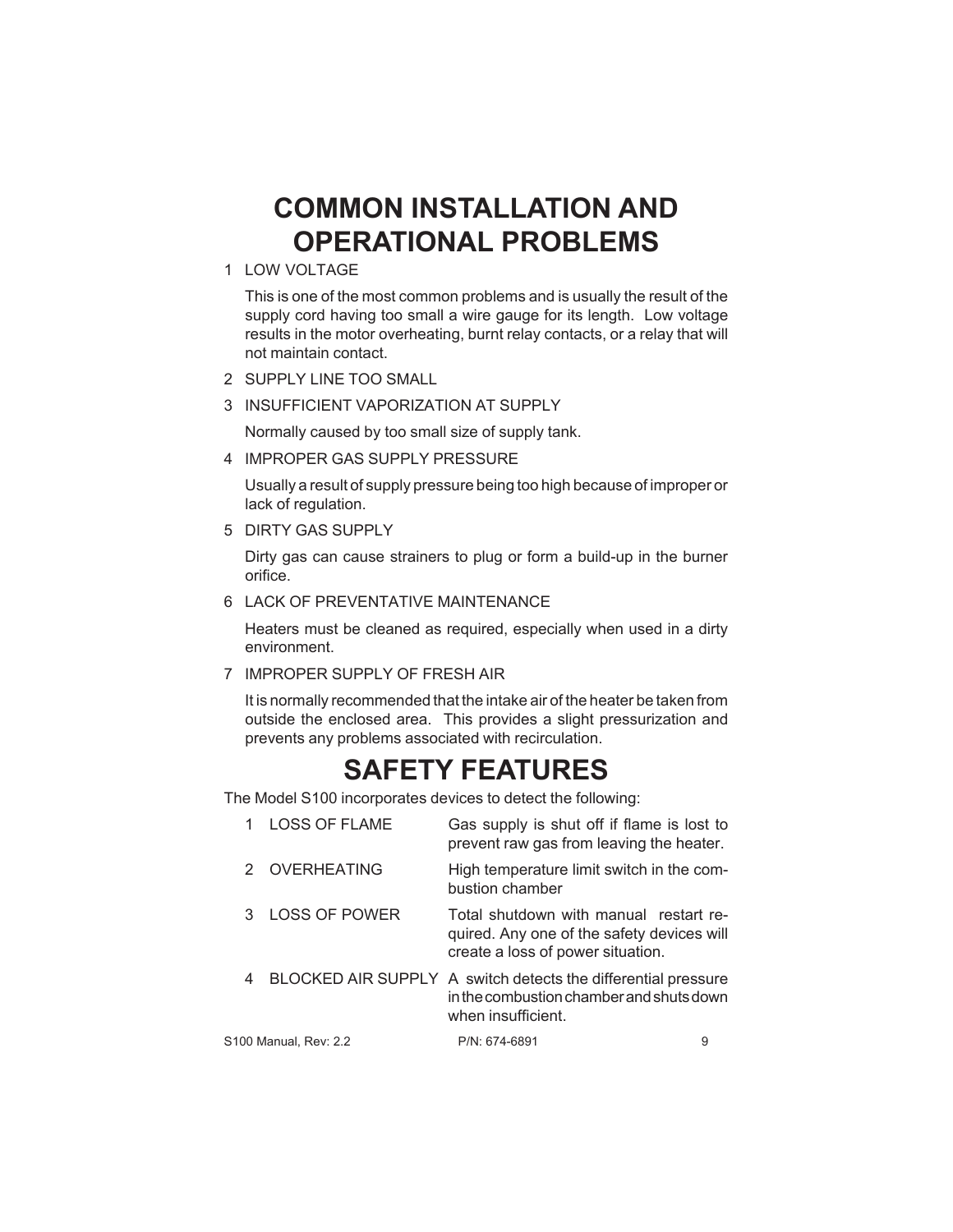#### **DESIGN RELATED ADDITIONAL SAFETY FEATURES**

1 LOW SKIN TEMPERATURE

Sure Flame Heaters are designed to have a low skin temperature. This provides added safety in the workplace.

2 DURABLE CONSTRUCTION

The Model S100 uses a stainless steel burner for long life and consistent performance.

In order to maintain the highly efficient combustion of the Sure Flame Heater, the combustion chamber must remain as manufactured. Any change or distortion could alter the fuel/air mixture and create unwanted gases.

#### **ON-SITE SAFETY PROBLEMS**

1 SHORTING OUT OF DEFECTIVE COMPONENTS

This common problem saves short term expense at the risk of a large future cost. Any heaters found in this condition should be removed immediately.

2 IMPROPER ENCLOSURES

When heaters are installed partially to the outside for fresh air intake, strict adherence must be made to the minimum clearance to combustibles given on the instruction plate. Wood framing around a heater is a request for trouble.

3 SUPPLYING LIQUID PROPANE TO HEATER

This problem has occurred from time to time. To minimize the damage, and possible personal injury, shut off the gas supply and let the heater run until all of the liquid in the lines has been vaporized.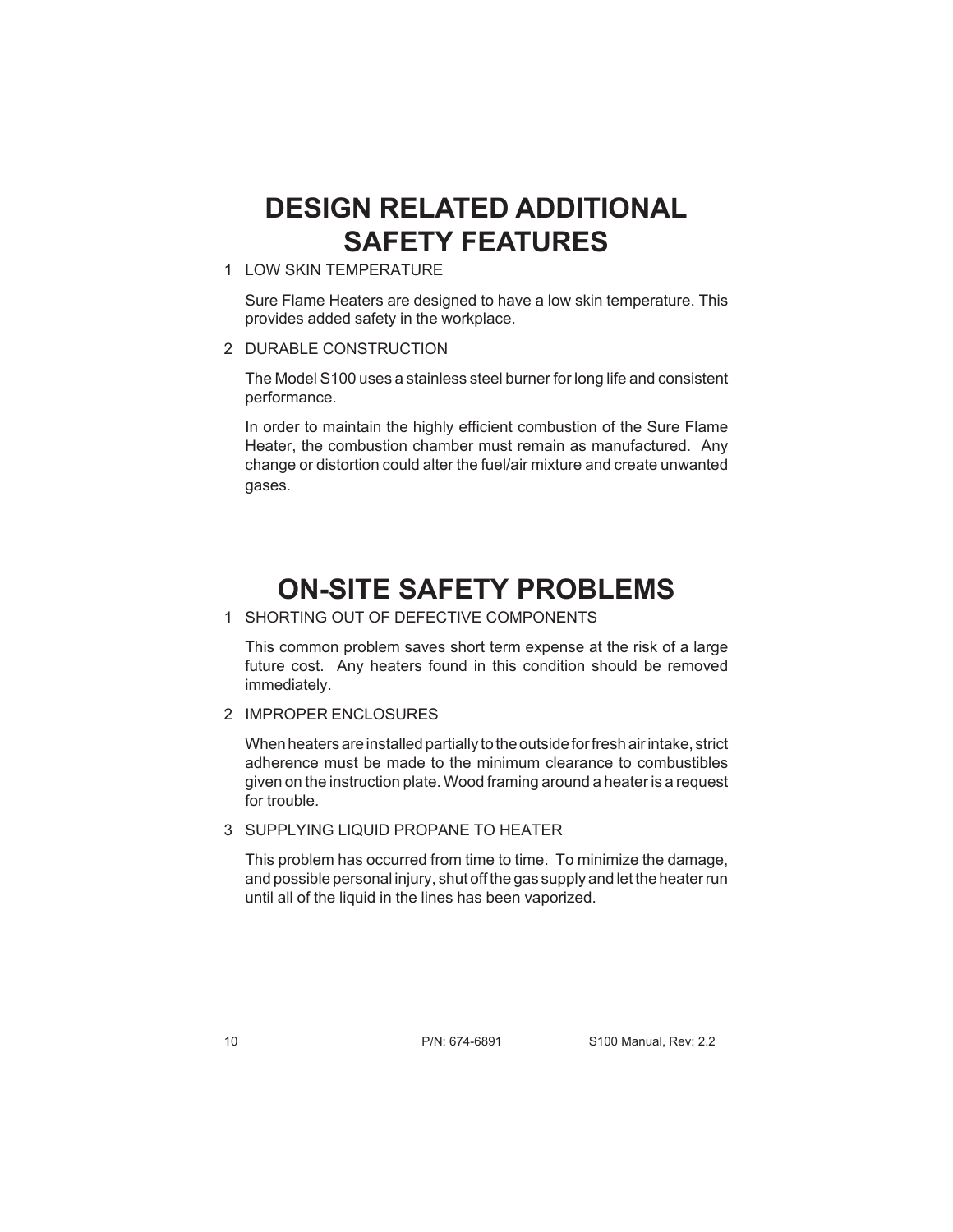## **PREVENTIVE MAINTENANCE**

Sure Flame Construction Heaters are built to withstand the rigours of operating on construction sites, for mining applications, and a multitude of other locations where heaters are used. To maintain the reliable performance required it is necessary to do a certain amount of regular maintenance.

#### A VISUAL CHECKS

- The following items should be checked for excessive wear or damage:
	- 1) Cords and Connectors
	- 2) Wiring and Conduit
	- 3) Heater Shell (including heat shield) and Control Box

It is recommended that units purchased as spares be rotated periodically, so that each unit will be placed in operation at least once every 90 days.

#### B BURNER

Flame Rod and Insulator - Clean with soap and water or solvent on a routine basis. Any build up on burner should also be removed at this time.

Spark Plug - Clean with solvent and check spark gap.

#### C CONTROL BOX

The inside of the control box should be cleaned using a dry cloth or by blowing compressed air. Do not use any liquid or aerosol spray cleaners. Also check that all electrical connections are snug and tight.

D MOTOR

The electric motor on the S100 Heater is fitted with sealed bearings and no oiling is required. Keep the motor clean by blowing or wiping off dust or dirt in order to prevent it from over heating.

E FAN

Check for dust or dirt build up on fan blades. Check the tightness of the set screw and run the heater to check for fan vibration.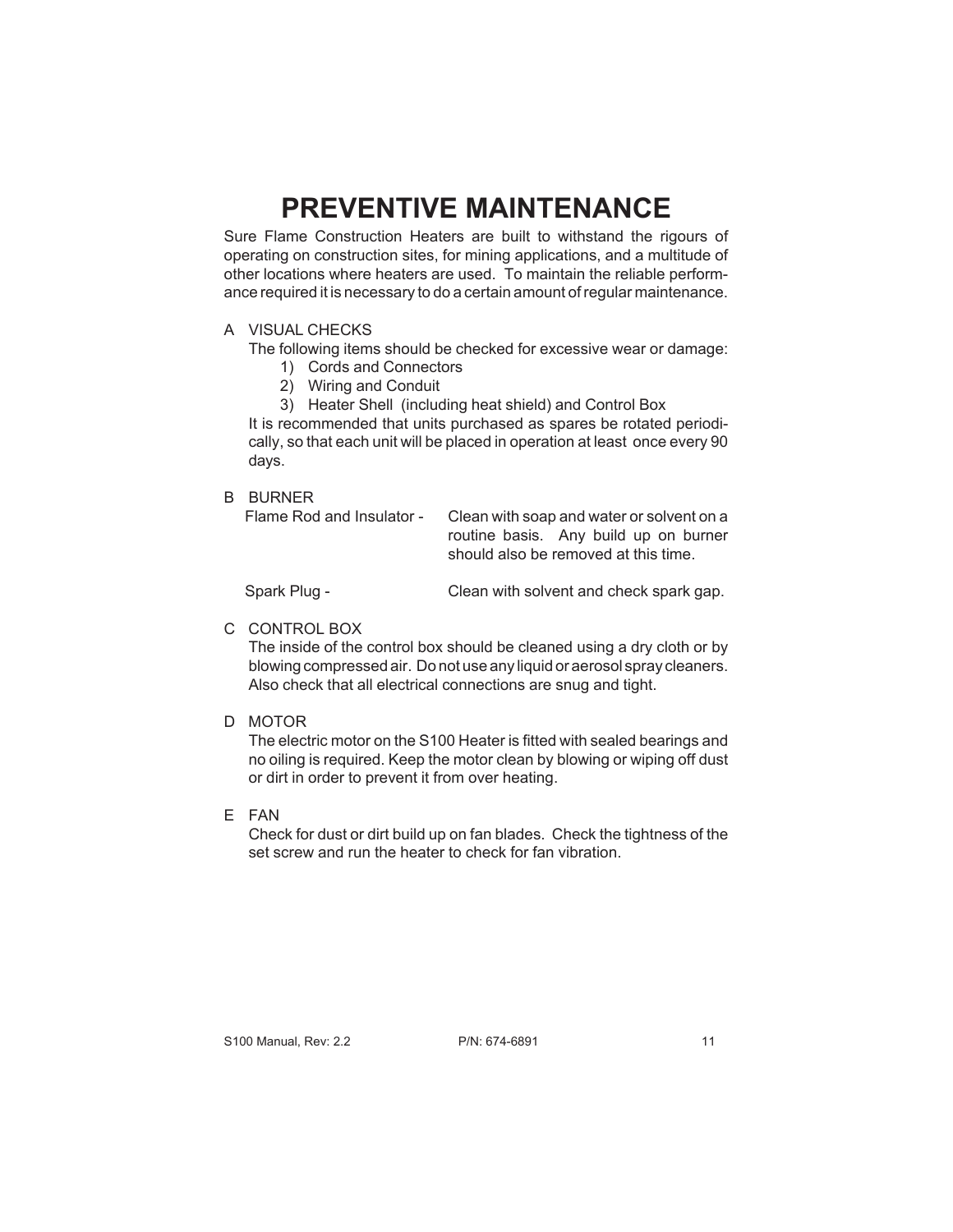#### **S100 HEATER PARTS**

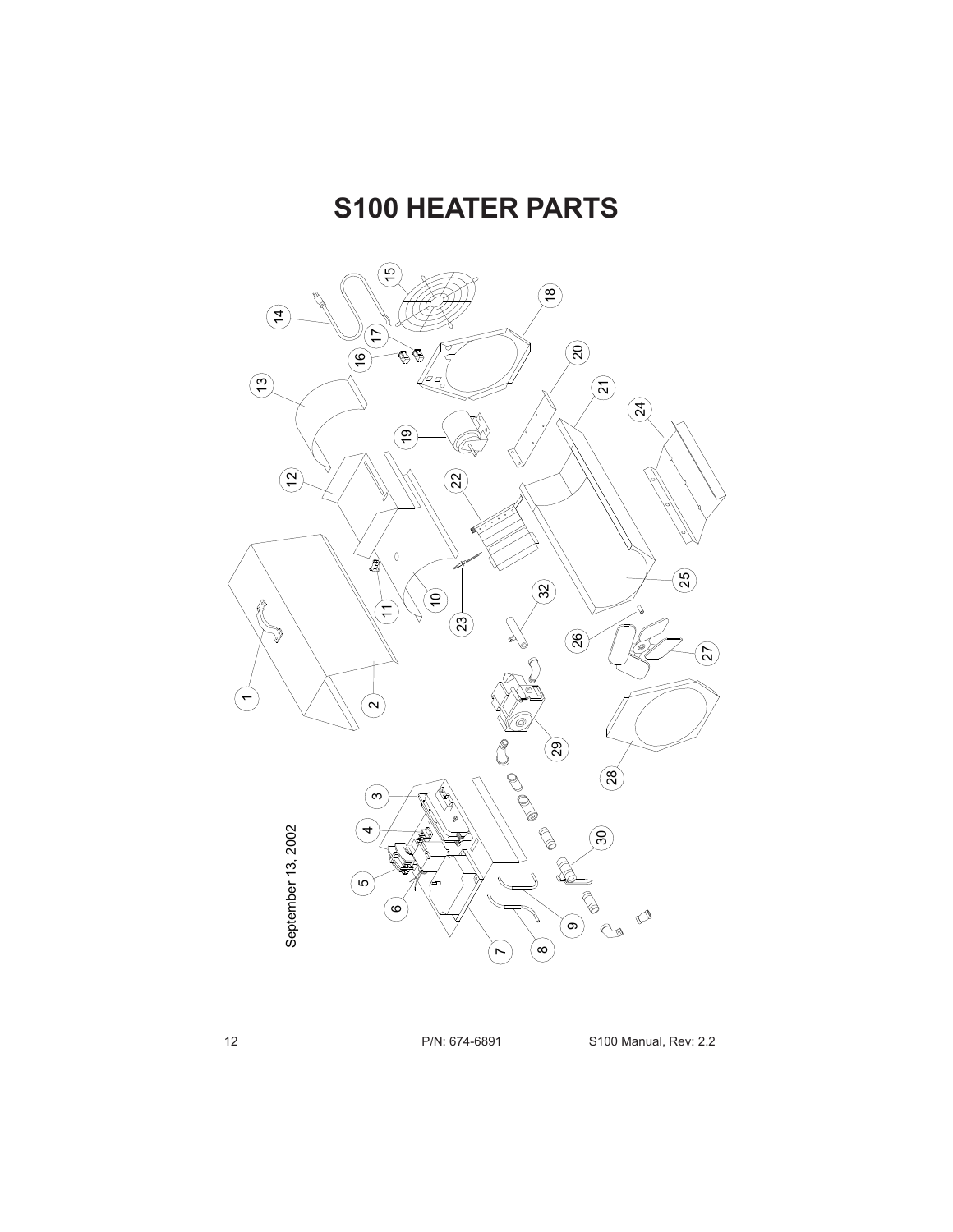## **S100 HEATER PARTS**

| Dec. 06, 2013  |                       |                                      |  |
|----------------|-----------------------|--------------------------------------|--|
| Ref.           | Part No               | Description                          |  |
| 1              | 6897                  | Handle                               |  |
| 2              | S100-101              | <b>Top Shell</b>                     |  |
| 3              | 5124                  | Air Switch (0.2" W.C.)               |  |
| 4              | 9823                  | <b>Terminal Block</b>                |  |
| 5              | 4519                  | Motor Relay 24V                      |  |
| 6              | 4511                  | Transformer 24V                      |  |
| $\overline{7}$ | 8264                  | <b>Direct Spark Ignition Control</b> |  |
| 8              | S100-716              | Downstream Airtube "S"               |  |
| 9              | S100-715              | Upstream Airtube "C"                 |  |
| 10             | S100-115              | <b>Front Top Heat Shield</b>         |  |
| 11             | 2446                  | <b>HI Limit Switch</b>               |  |
| 12             | S100-110              | <b>Control Box</b>                   |  |
| 13             | S100-116              | <b>Top Rear Heat Shield</b>          |  |
| 14             | 3868                  | 24" Power Cord                       |  |
| 15             | S100-717              | S100 Fan Guard                       |  |
| 16             | 3337/8                | OFF Switch (Red)                     |  |
| 17             | 3337/9                | ON Switch (Green)                    |  |
| 18             | S100-106              | <b>Rear End Panel</b>                |  |
| 19             | 6892                  | Motor                                |  |
| 20             | S <sub>100</sub> -107 | Motor Mount                          |  |
| 21             | S100-102              | <b>Bottom Shell</b>                  |  |
| 22             | BV2-502               | <b>Burner</b>                        |  |
| 23             | 6894                  | <b>Triple Electrode</b>              |  |
| 24             | S100-109              | Base                                 |  |
| 25             | S100-103              | <b>Bottom Heat Shield</b>            |  |
| 26             | 6901                  | <b>Shaft Adapter</b>                 |  |
| 27             | 2419                  | Fan Blade                            |  |
| 28             | S100-105              | <b>Front End Panel</b>               |  |
| 29             | 6895                  | <b>Gas Valve</b>                     |  |
| 30             | S100-707              | <b>Changeover Valve</b>              |  |
| 32             | S100-501              | Pipe Weldment                        |  |

S100 Manual, Rev: 2.2 P/N: 674-6891 13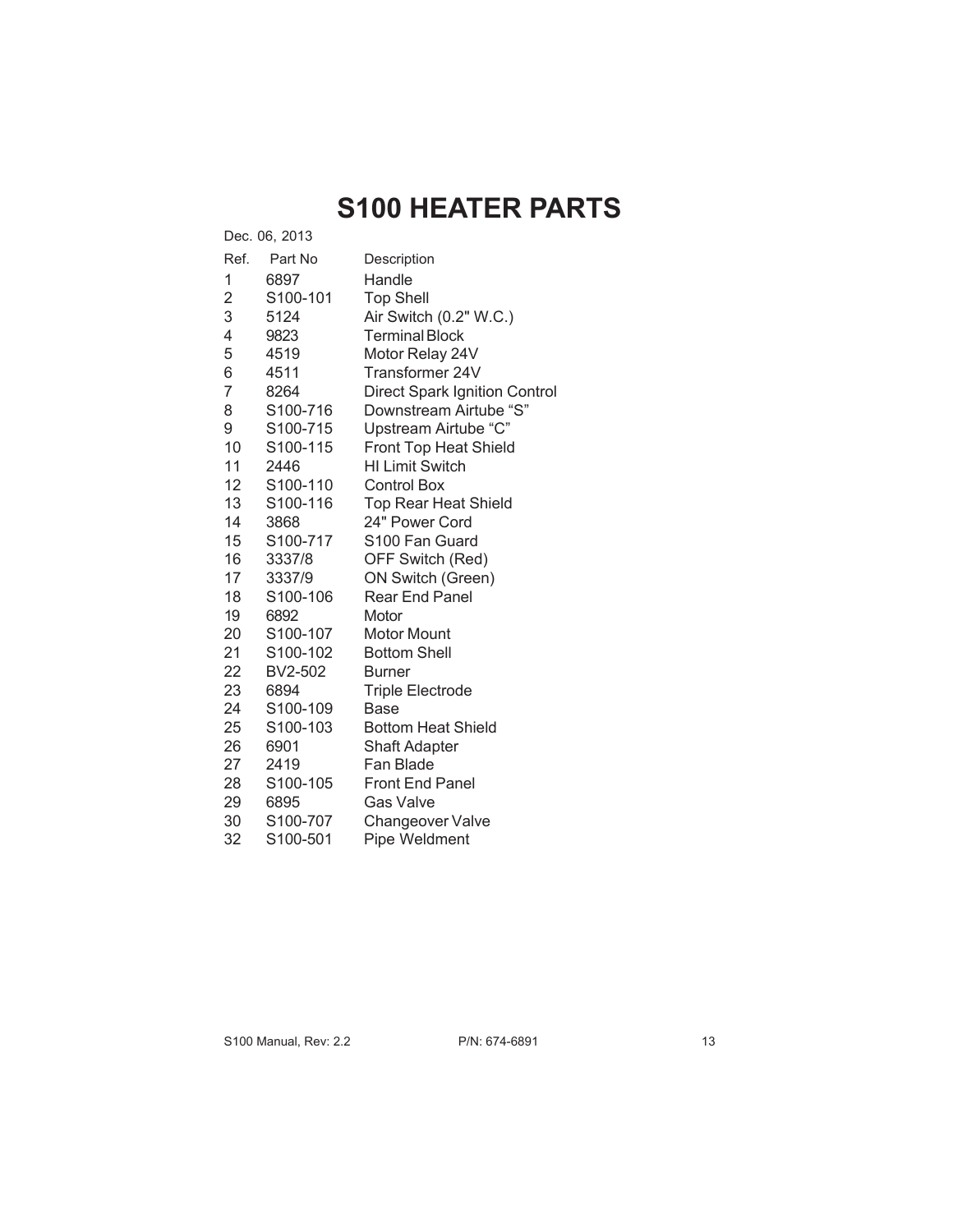#### **S100 CONNECTION WIRING DIAGRAM**